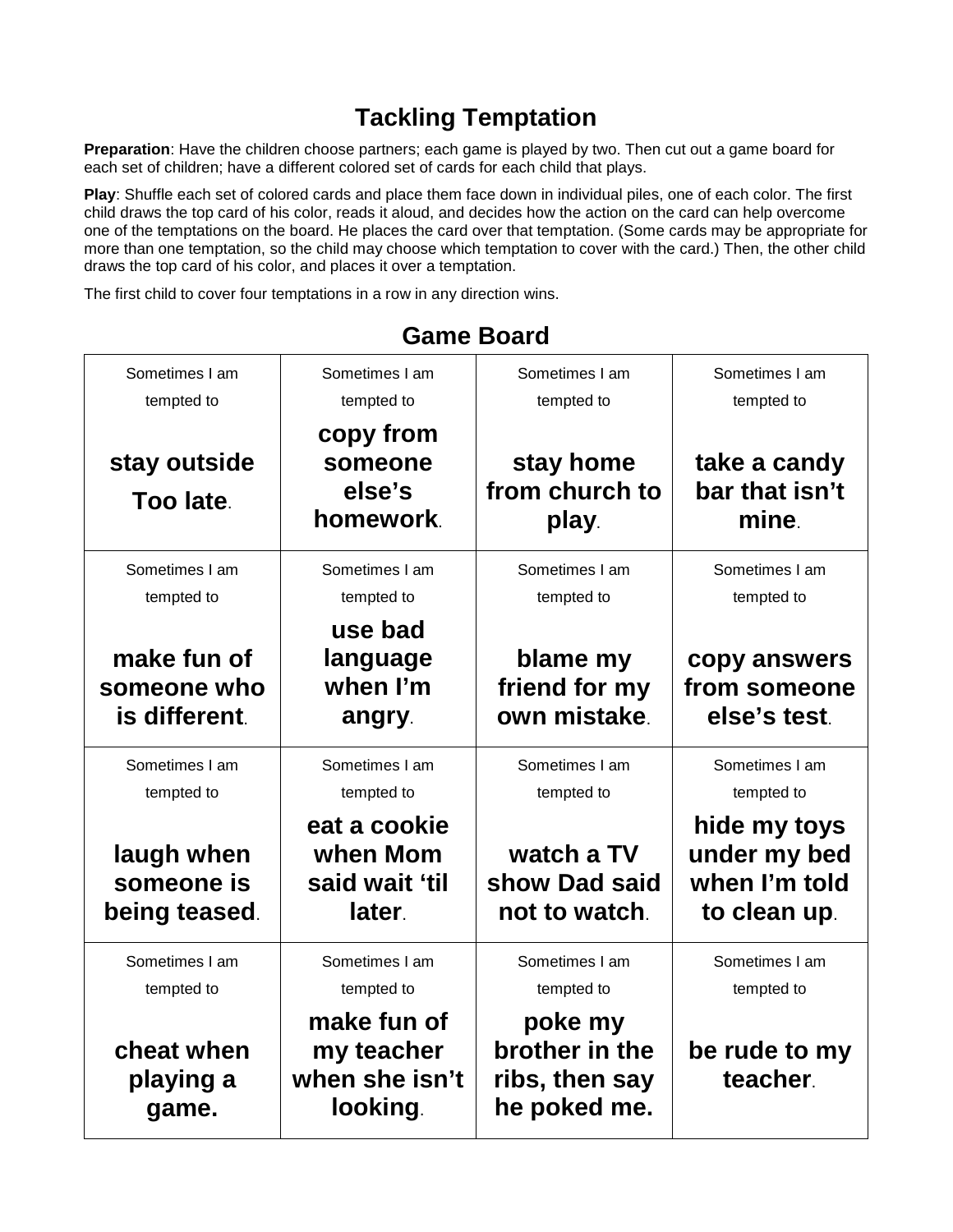## **Game Cards**

| God can give me                                | God can give me                               | God can give me                              | God can give me                                |
|------------------------------------------------|-----------------------------------------------|----------------------------------------------|------------------------------------------------|
| strength to                                    | strength to                                   | strength to                                  | strength to                                    |
| be inside on<br>time.                          | turn off the TV<br>and do my<br>homework.     | go to church<br>now and play<br>later.       | save my<br>allowance to<br>buy a candy<br>bar. |
| God can give me                                | God can give me                               | God can give me                              | God can give me                                |
| strength to                                    | strength to                                   | strength to                                  | strength to                                    |
| be kind to<br>others, even if<br>it's hard.    | use kind<br>words.                            | admit when<br>I'm wrong.                     | study for my<br>test.                          |
| God can give me                                | God can give me                               | God can give me                              | God can give me                                |
| strength to                                    | strength to                                   | strength to                                  | strength to                                    |
| stand up for<br>those who are<br>being teased. | wait 'til after<br>dinner to have<br>dessert. | obey when<br>Dad says to<br>turn off the TV. | clean my room<br>when asked.                   |
| God can give me                                | God can give me                               | God can give me                              | God can give me                                |
| strength to                                    | strength to                                   | strength to                                  | strength to                                    |
| follow the<br>rules to<br>games.               | show respect<br>to adults.                    | show kindness<br>to my brother.              | be polite to my<br>teacher.                    |